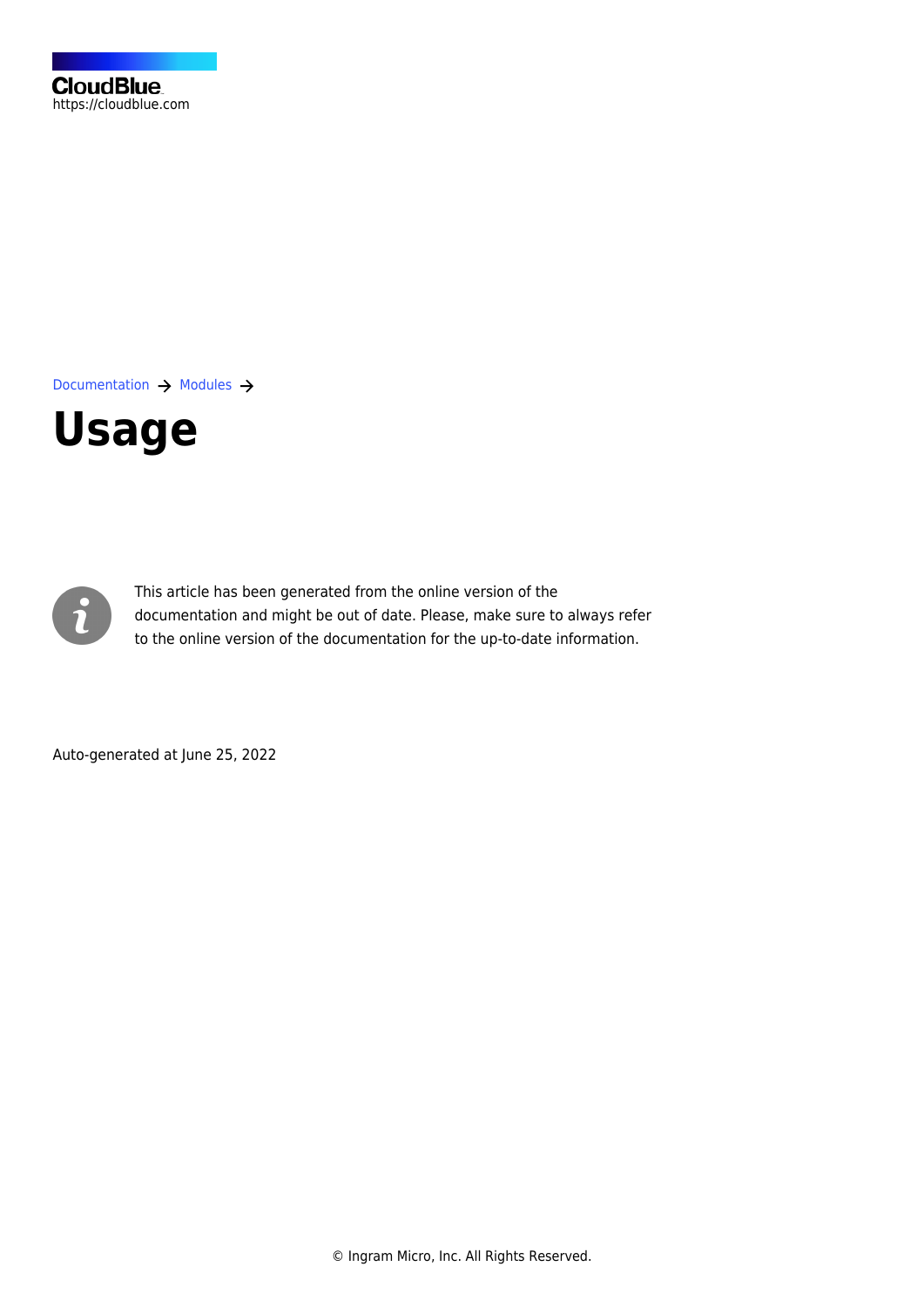#### **Overview**

The Usage Management Module implements the direct flow of the consumption (metering/pay-as-you-go) data communication from Vendors to Distributors and Resellers. This business process is referred to as the Usage Flow on the Connect platform and it is is common for various businesses like Telecommunications, Infrastructure as a Service (IaaS), Platform as a Service (PaaS), Internet of Things (IoT), Managed Services and many others.

In general, this flow requires Vendors to submit submit structured product consumption reports to their business partners on Connect. Thereafter, such reports can be used for the subsequent billing operations and reconciliation.

The Usage Flow is presented and highlighted in the following diagram:



This diagram showcases that Vendors can generate and submit usage report files to their partners by using the Connect platform. Thereafter, these usage report files are used by Distributors or Resellers to bill their customers.

Note that the system enables Vendors to generate usage reports for reservation and pay-as-you-go items. Therefore, the Usage Flow may include the following processes:

- Vendors can submit information on how items are being consumed. This scenario is applicable to the the **Reservation** items.
- Vendors can submit data specifically for billing purposes. This scenario is only applicable for the **Pay-as-you-go** items and could be used for billing operations between:
	- Vendors and Distributors.
	- Distributors and their direct Resellers.
	- Distributors and their Resellers.
	- Resellers and their Customers.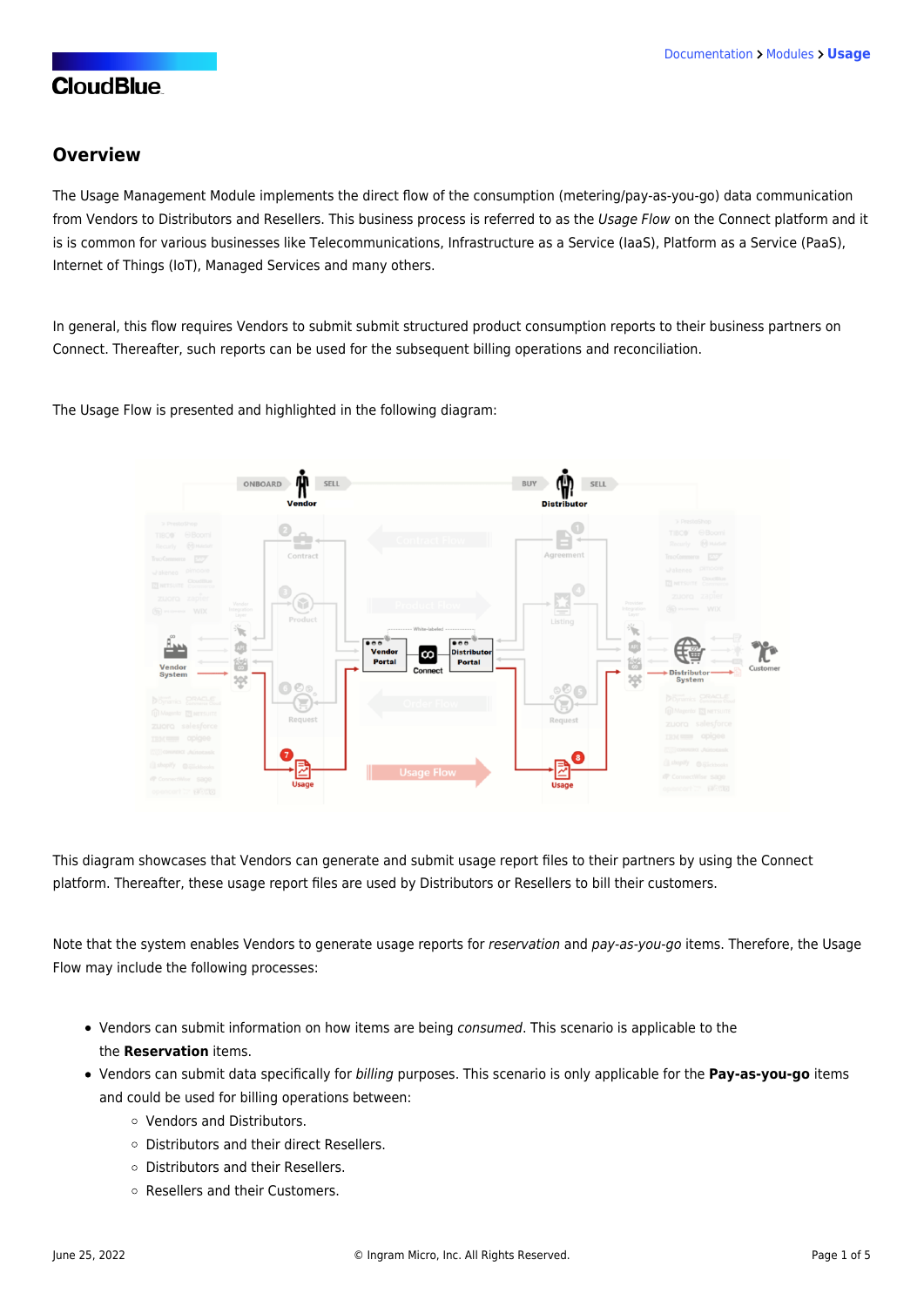The following introduces and describes different aspects of the Usage Management module on the CloudBlue Connect platform.

## **Video Tutorial**

The following video tutorial introduces the Usage module and provides its overview:

#### **Prerequisites**

Usage data can only be reported by Vendors in case the following requirements are met:

- [Program Contract](https://connect.cloudblue.com/community/modules/partners/contracts/program-contracts/) is activated.
- Corresponding [Distribution Contract](https://connect.cloudblue.com/community/modules/partners/contracts/distribution-contracts/) is activated.
- Required [Product Capabilities](https://connect.cloudblue.com/community/modules/usage_module/#Product_Capabilities) are enabled.
- [Items](https://connect.cloudblue.com/community/modules/products/items/) that should be included in the usage report are defined.
- [Activated Listing](https://connect.cloudblue.com/community/modules/listings/) for a product that features required capabilities.

#### **Product Settings**

By default, product capabilities that enable Vendors to generate usage reports are turned off. Navigate to the **Settings** tab from your product profile page and click **Edit** to access the following usage report options:

|   | <b>CloudBlue</b>                               | $\blacksquare$ Products $\vee$                                                                                                   | @ HELP | Ω | $\bigoplus$ | <b>Champions LLC</b><br>Vendor · Clubber Lang | $\checkmark$ |
|---|------------------------------------------------|----------------------------------------------------------------------------------------------------------------------------------|--------|---|-------------|-----------------------------------------------|--------------|
|   | Tutorial Product -<br>Master version $\mathbf$ | Settings @                                                                                                                       |        |   |             |                                               | EDIT         |
| 自 | General                                        | <b>Administrative Hold</b><br>· off<br>Product supports Suspend & Resume actions for the given Subscription.                     |        |   |             |                                               |              |
|   | Items<br>Parameters                            | Consumption reporting for Reservation Items                                                                                      |        |   |             |                                               |              |
|   | Embedding                                      | · Off<br>Product supports real-time reporting of consumption for the Reservation<br>items.                                       |        |   |             |                                               |              |
|   | Configuration                                  | Pay-as-you-go                                                                                                                    |        |   |             |                                               |              |
| ≔ | Versions<br>Localization                       | ● Off<br>Product has pay-as-you-go setting, where the Vendor is required to<br>periodically submit Usage Files to your partners. |        |   |             |                                               |              |
|   | Preview                                        | Renewal Management<br>Auto-renewal                                                                                               |        |   |             |                                               |              |
|   | Pricing<br>Offers                              | Schema of Renewal Management implemented by the Product.                                                                         |        |   |             |                                               |              |
|   | Listings                                       | Subscription - Change Request<br>Subscriptions Management Module > Change Request                                                |        |   |             |                                               |              |
|   | Settings                                       | <b>Editable Ordering Parameters</b>                                                                                              |        |   |             |                                               |              |

- **Consumption reporting for Reservation Items**: With this capability your product will support the real-time reporting of the reservation items consumption.
- **Pay-as-you-go**: This capability enables Vendors to implement the pay-as-you-go system and consequently define corresponding items on the product profile page. Once this capability is switched on, the system displays the following options: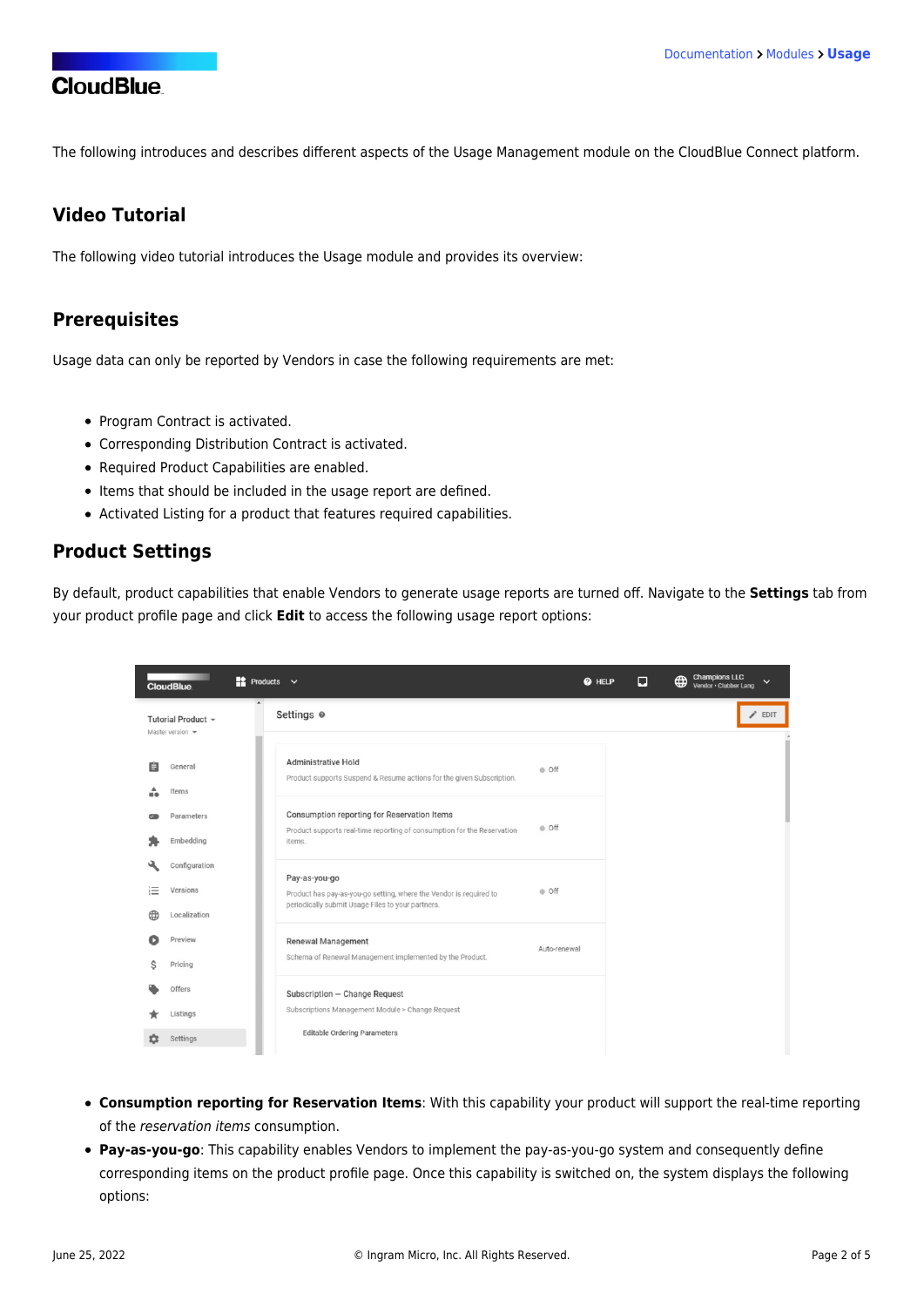- **Dynamic Items**: This defines that Product reports dynamic items in the Usage File, i.e. the ones that were not pre-declared in the Product Definition.
- **Future Charges**: Product can generate usage reports with charges assigned to future dates.
- **Predictive Estimates**: Product supports predictive reporting of Consumption data within the Billing period before the actual Usage File.
- **Reporting Schema**: An implemented usage schema that is explicitly declared in the product definition. The system includes Quantity, Multi-Tier Rated, Price Rated and Cost Rated schemas. Note that one product implements only one schema.

Learn more about product settings by accessing the [corresponding article](https://connect.cloudblue.com/community/modules/products/capabilities/) within the Products module documentation.

#### **Reporting Schemas**

A product that includes pay-as-you-go items allows Vendors to generate a variety of usage report files via the Usage module on the CloudBlue Connect platform. Such usage reports are used by Distributors or Resellers for subsequent billing operations. Therefore, the Connect platform helps your organization and your business partners regulate prices and charge your customers for the provided services.

The following schematically illustrates and describes all usage reporting schemas that are available on the Connect platform:



- **Quantity**: Bill rate based on the item-level quantity information that Distributors (or Resellers) receive from their Vendors.
- **Price Rated**: Billing based on the item-level Tier-0 (End-customer) price information. Other prices are calculated by Distributors or Reseller systems.
- **Cost Rated**: Bill rate based on the item-level Distributor Cost information. Other prices are calculated by Distributors or Reseller systems.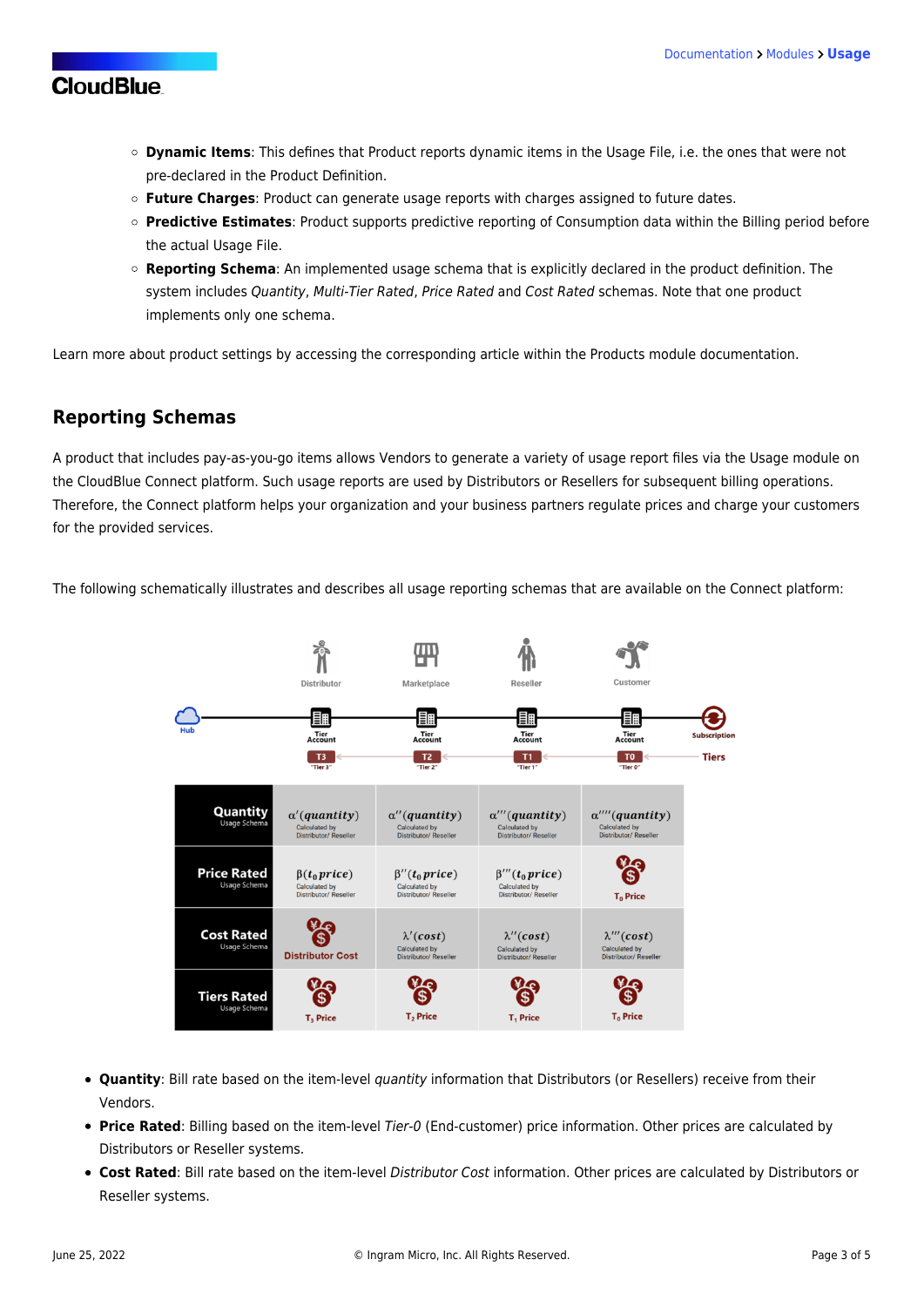**Tiers Rated**: Billing based on the item-level price information for multiple Tiers. Therefore, Distributor or Reseller systems can simply apply all prices that are provided by the Vendor system.

One schema per a product

Note that the system allows selecting only one schema per one product on the CloudBlue Connect platform.

In case you require more information on completing a usage report file with your selected schema, please refer to the [Usage –](https://connect.cloudblue.com/community/modules/usage_module/vendor-portal/#Usage_File_Examples) [Vendor Portal](https://connect.cloudblue.com/community/modules/usage_module/vendor-portal/#Usage_File_Examples) subarticle.

#### **Workflow**

The Usage module workflow and interactions between Vendors and Distributors are described and schematically illustrated below:



- 1. Vendors collect raw data, i.e., information that should be formatted and uploaded to the Connect platform.
- 2. Vendors specify required data by using an example template file.
- 3. Vendors upload normalized usage report file to Connect. The system processes uploaded usage report file.
- 4. Once the file processing is complete, Vendors can submit a report. Thus, the system transfers this file to the Pending state.
- 5. Distributors review and accept the pending usage report file. In case of an error, Distributors can also reject this file.
- 6. Export of records for billing either using record-level API calls or using the bulk file export.
- 7. Received usage data is utilized by Distributors to bill their Customers or Resellers.